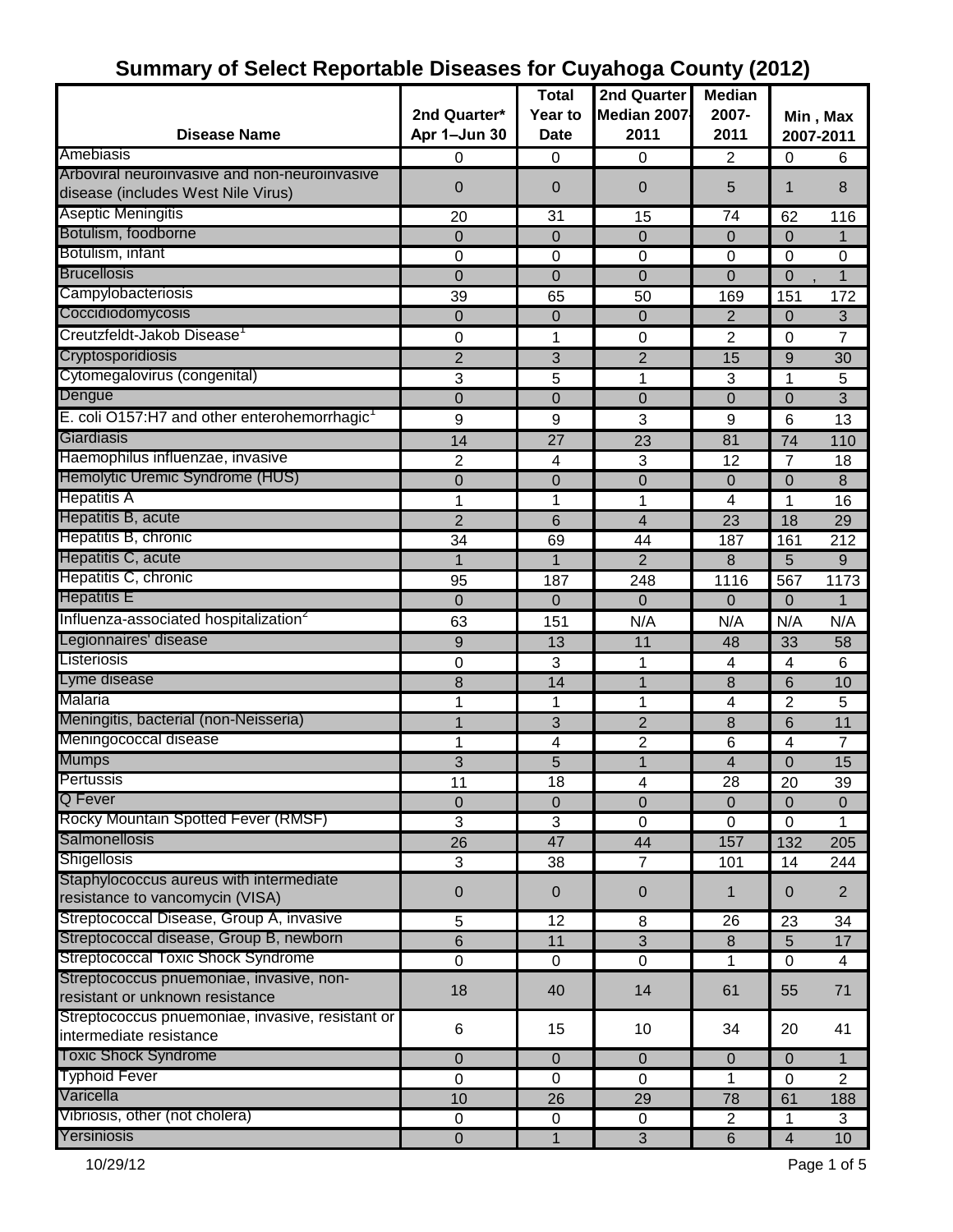|                                                                                     |                | <b>Total</b>             | 2nd Quarter         | <b>Median</b>       |                     |                |  |
|-------------------------------------------------------------------------------------|----------------|--------------------------|---------------------|---------------------|---------------------|----------------|--|
|                                                                                     | 2nd Quarter*   | Year to                  | Median 2007         | 2007-               |                     | Min, Max       |  |
| <b>Disease Name</b>                                                                 | Apr 1-Jun 30   | <b>Date</b>              | 2011                | 2011                |                     | 2007-2011      |  |
| Amebiasis                                                                           | 0              | 0                        | 0                   | $\Omega$            | $\mathbf 0$         | 4              |  |
| Arboviral neuroinvasive and non-neuroinvasive                                       |                |                          |                     |                     |                     |                |  |
| disease (includes West Nile Virus)                                                  | 0              | $\overline{0}$           | 0                   | $\overline{2}$      | 0                   | 3              |  |
| <b>Aseptic Meningitis</b>                                                           | 13             | 17                       | $\overline{7}$      | 40                  | 34                  | 57             |  |
| Botulism, foodborne                                                                 | $\overline{0}$ | $\mathbf 0$              | 0                   | 0                   | $\overline{0}$      | 1              |  |
| Botulism, infant                                                                    | 0              | $\Omega$                 | 0                   | 0                   | 0                   | 0              |  |
| <b>Brucellosis</b>                                                                  | 0              | 0                        | 0                   | 0                   | 0                   | 0              |  |
| Campylobacteriosis                                                                  | 23             | 40                       | 35                  | 113                 | 110                 | 130            |  |
| Coccidiodomycosis                                                                   | 0              | $\overline{0}$           | 0                   | $\overline{2}$      | $\overline{0}$      | 3              |  |
| Creutzfeldt-Jakob Disease                                                           | 0              | 1                        | 0                   | 2                   | 0                   | 7              |  |
| Cryptosporidiosis                                                                   | 1              | $\overline{2}$           | $\overline{c}$      | 10                  | 5                   | 19             |  |
| Cytomegalovirus (congenital)                                                        | $\overline{2}$ | 3                        | 0                   | 1                   | 1                   | 2              |  |
| Dengue                                                                              | 0              | $\mathbf 0$              | 0                   | 0                   | 0                   | 3              |  |
| E. coli O157:H7 and other enterohemorrhagic <sup>1</sup>                            | 9              | 9                        | 3                   | 7                   | 5                   | 10             |  |
| Giardiasis                                                                          | 5              | 9                        | 17                  | 54                  | 31                  | 61             |  |
| Haemophilus influenzae, invasive                                                    | 2              | 4                        | 1                   | 9                   | 5                   | 13             |  |
| Hemolytic Uremic Syndrome (HUS)                                                     | 0              | $\Omega$                 | $\mathbf 0$         | 0                   | $\Omega$            | $\overline{7}$ |  |
| <b>Hepatitis A</b>                                                                  | 1              | 1                        | 1                   | 3                   | 1                   | 14             |  |
| Hepatitis B, acute                                                                  | $\overline{2}$ | 5                        | $\mathbf 1$         | 12                  | 10                  | 14             |  |
| Hepatitis B, chronic                                                                | 16             | 31                       | 20                  | 88                  | 62                  | 110            |  |
| Hepatitis C, acute                                                                  | 0              | $\Omega$                 | $\Omega$            | $\overline{2}$      | $\overline{1}$      | 5              |  |
| Hepatitis C, chronic                                                                | 46             | 83                       | 96                  | 428                 | 232                 | 455            |  |
| <b>Hepatitis E</b>                                                                  | 0              | $\mathbf 0$              | 0                   | 0                   | 0                   | 1              |  |
| Influenza-associated hospitalization <sup>2</sup>                                   | 40             | 85                       | N/A                 | N/A                 | N/A                 | N/A            |  |
| Legionnaires' disease                                                               | 4              | $\overline{7}$           | 6                   | 28                  | 20                  | 36             |  |
| Listeriosis                                                                         | 0              | $\overline{2}$           | 1                   | 3                   | 3                   | 3              |  |
| Lyme disease                                                                        | 5              | 8                        | 1                   | 5                   | 3                   | 9              |  |
| Malaria                                                                             | 1              | 1                        | 0                   | $\overline{2}$      | 1                   | 2              |  |
| Meningitis, bacterial (non-Neisseria)                                               | 1              | 3                        | $\overline{c}$      | 3                   | $\overline{2}$      | 4              |  |
| Meningococcal disease                                                               | 0              | 2                        | 0                   | 2                   | 0                   | 3              |  |
| <b>Mumps</b>                                                                        | $\overline{2}$ | 3                        |                     | $\overline{2}$      | 0                   | 14             |  |
| Pertussis                                                                           | 8              | $\overline{14}$          | 4                   | $\overline{25}$     | 15                  | 33             |  |
| Q Fever                                                                             | $\overline{0}$ | $\Omega$                 | $\overline{0}$      | 0                   | $\Omega$            | $\Omega$       |  |
| Rocky Mountain Spotted Fever (RMSF)                                                 | $\overline{2}$ | $\overline{2}$           | $\mathbf 0$         | $\mathbf 0$         | $\overline{0}$      | 1              |  |
| Salmonellosis                                                                       | 17             | 30                       | 33                  | 99                  | 79                  | 138            |  |
| Shigellosis                                                                         | $\mathbf{2}$   | 33                       | 4                   | 25                  | 9                   | 114            |  |
| Staphylococcus aureus with intermediate                                             | $\mathbf 0$    | $\mathbf{0}$             | 0                   | 1                   | $\mathbf 0$         | $\overline{2}$ |  |
| resistance to vancomycin (VISA)                                                     |                |                          |                     |                     |                     |                |  |
| Streptococcal Disease, Group A, invasive<br>Streptococcal disease, Group B, newborn | 3              | $\overline{7}$           | 4                   | 15                  | 10                  | 22             |  |
| <b>Streptococcal Toxic Shock Syndrome</b>                                           | 1              | $\overline{2}$           | $\mathbf{2}$        | 5                   | $\mathbf 1$         | 6              |  |
| Streptococcus pnuemoniae, invasive, non-                                            | 0              | $\mathbf 0$              | $\pmb{0}$           | 1                   | $\boldsymbol{0}$    | $\overline{2}$ |  |
| resistant or unknown resistance                                                     | 11             | 21                       | 8                   | 32                  | 27                  | 45             |  |
| Streptococcus pnuemoniae, invasive, resistant or<br>intermediate resistance         | 3              | 6                        | 8                   | 22                  | 13                  | 30             |  |
| <b>Toxic Shock Syndrome</b>                                                         |                |                          |                     |                     |                     |                |  |
| <b>Typhoid Fever</b>                                                                | 0              | $\mathbf 0$              | $\pmb{0}$           | $\pmb{0}$           | $\overline{0}$      | 1              |  |
| Varicella                                                                           | 0              | 0                        | 0                   | 1                   | 0                   | $\overline{2}$ |  |
| Vibriosis, other (not cholera)                                                      | 8              | $\overline{21}$          | 25                  | 60                  | 52                  | 120            |  |
| Yersiniosis                                                                         | $\pmb{0}$<br>0 | $\pmb{0}$<br>$\mathbf 0$ | 0<br>$\overline{2}$ | 1<br>$\overline{4}$ | 1<br>$\overline{3}$ | 3<br>8         |  |
|                                                                                     |                |                          |                     |                     |                     |                |  |

### **Summary of Select Reportable Diseases for CCBH (2012)**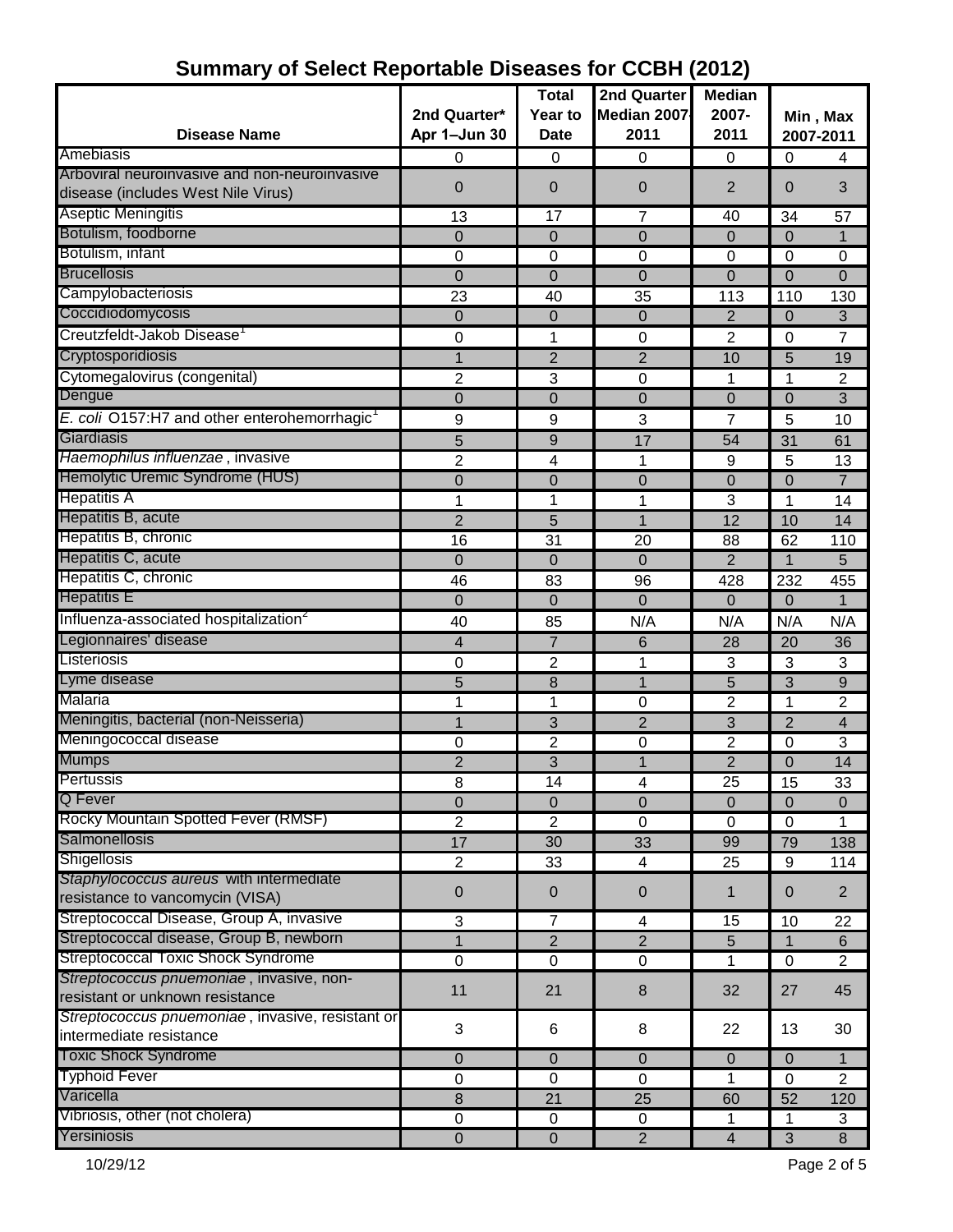| 2nd Quarter*<br>Min, Max<br>Median 2007<br>2007-<br>Year to<br>Apr 1-Jun 30<br><b>Disease Name</b><br>2007-2011<br>2011<br>2011<br><b>Date</b><br>Amebiasis<br>0<br>3<br>0<br>0<br>0<br>1<br>Arboviral neuroinvasive and non-neuroinvasive<br>0<br>3<br>$\Omega$<br>0<br>0<br>4<br>disease (includes West Nile Virus)<br>Aseptic Meningitis<br>14<br>$\overline{7}$<br>33<br>27<br>7<br>63<br>Botulism, foodborne<br>0<br>0<br>$\overline{0}$<br>0<br>$\overline{0}$<br>$\mathbf 0$<br>Botulism, infant<br>0<br>0<br>0<br>0<br>0<br>0<br>0<br>0<br>$\overline{0}$<br>$\mathbf 0$<br>$\Omega$<br>$\mathbf 1$<br>Campylobacteriosis<br>35<br>14<br>21<br>14<br>45<br>54<br>Coccidiodomycosis<br>0<br>$\overline{0}$<br>0<br>$\Omega$<br>0<br>0<br>Creutzfeldt-Jakob Disease <sup>1</sup><br>0<br>0<br>0<br>0<br>0<br>0<br>Cryptosporidiosis<br>1<br>3<br>1<br>1<br>4<br>10<br>Cytomegalovirus (congenital)<br>$\overline{c}$<br>2<br>0<br>1<br>1<br>3<br>Dengue<br>0<br>$\mathbf 0$<br>0<br>0<br>$\overline{0}$<br>$\mathbf 0$<br>E. coli O157:H7 and other enterohemorrhagic <sup>1</sup><br>0<br>$\Omega$<br>1<br>2<br>3<br>1<br>Giardiasis<br>9<br>18<br>$\overline{\mathbf{4}}$<br>25<br>20<br>54<br>Haemophilus influenzae, invasive<br>3<br>$\overline{2}$<br>0<br>0<br>1<br>5<br>Hemolytic Uremic Syndrome (HUS)<br>$\overline{0}$<br>0<br>0<br>$\overline{0}$<br>0<br>1<br><b>Hepatitis A</b><br>0<br>$\mathbf 0$<br>$\overline{2}$<br>0<br>0<br>2<br>Hepatitis B, acute<br>5<br>0<br>3<br>13<br>$\overline{0}$<br>18<br>Hepatitis B, chronic<br>35<br>87<br>17<br>23<br>94<br>95<br>Hepatitis C, acute<br>1<br>2<br>$\overline{7}$<br>1<br>4<br>Hepatitis C, chronic<br>49<br>102<br>149<br>326<br>703<br>661<br><b>Hepatitis E</b><br>0<br>$\Omega$<br>$\Omega$<br>0<br>$\overline{0}$<br>$\Omega$<br>Influenza-associated hospitalization <sup>2</sup><br>N/A<br>N/A<br>21<br>62<br>N/A<br>N/A<br>Legionnaires' disease<br>6<br>22<br>12<br>5<br>5<br>23<br>Listeriosis<br>0<br>1<br>0<br>3<br>1<br>1<br>Lyme disease<br>3<br>$\overline{2}$<br>$\overline{c}$<br>5<br>0<br>Malaria<br>0<br>0<br>0<br>2<br>3<br>1<br>Meningitis, bacterial (non-Neisseria)<br>3<br>0<br>$\Omega$<br>4<br>8<br>1<br>Meningococcal disease<br>7<br>3<br>1<br>2<br>1<br>4<br><b>Mumps</b><br>$\overline{2}$<br>$\overline{0}$<br>$\overline{2}$<br>$\mathbf 0$<br>0<br>Pertussis<br>з<br>4<br>U<br>4<br>$\mathbf{z}$<br>5<br>Q Fever<br>$\mathbf 0$<br>$\mathbf 0$<br>0<br>$\pmb{0}$<br>$\mathbf 0$<br>$\mathbf 0$<br>Rocky Mountain Spotted Fever (RMSF)<br>0<br>0<br>0<br>0<br>$\mathbf 0$<br>1<br><b>Salmonellosis</b><br>8<br>14<br>15<br>52<br>46<br>66<br>Shigellosis<br>1<br>3<br>76<br>5<br>162<br>4<br>Staphylococcus aureus with intermediate<br>0<br>$\mathbf 0$<br>0<br>0<br>$\mathbf 1$<br>$\mathbf{0}$<br>resistance to vancomycin (VISA)<br>Streptococcal Disease, Group A, invasive<br>$\overline{2}$<br>$\overline{4}$<br>5<br>11<br>10<br>12<br>Streptococcal disease, Group B, newborn<br>$\boldsymbol{9}$<br>5<br>$\overline{4}$<br>$\overline{2}$<br>1<br>11<br><b>Streptococcal Toxic Shock Syndrome</b><br>0<br>$\pmb{0}$<br>$\pmb{0}$<br>0<br>2<br>0<br>Streptococcus pnuemoniae, invasive, non-<br>43<br>$\overline{7}$<br>17<br>6<br>26<br>22<br>resistant or unknown resistance<br>Streptococcus pnuemoniae, invasive, resistant or<br>3<br>9<br>3<br>11<br>15<br>6<br>intermediate resistance<br><b>Toxic Shock Syndrome</b><br>$\overline{0}$<br>$\pmb{0}$<br>$\Omega$<br>0<br>0<br>1<br><b>Typhoid Fever</b><br>0<br>$\mathbf 0$<br>$\boldsymbol{0}$<br>0<br>$\mathbf 0$<br>0<br>Varicella<br>$\overline{2}$<br>5<br>$\overline{\mathbf{4}}$<br>18<br>8<br>65<br>Vibriosis, other (not cholera)<br>$\pmb{0}$<br>$\pmb{0}$<br>$\pmb{0}$<br>0<br>0<br>1<br>Yersiniosis<br>$\pmb{0}$<br>$\pmb{0}$<br>$\overline{2}$<br>$\mathbf{1}$<br>$6\phantom{1}$<br>1 |                    | <b>Total</b> | <b>2nd Quarter</b> | <b>Median</b> |  |  |
|-----------------------------------------------------------------------------------------------------------------------------------------------------------------------------------------------------------------------------------------------------------------------------------------------------------------------------------------------------------------------------------------------------------------------------------------------------------------------------------------------------------------------------------------------------------------------------------------------------------------------------------------------------------------------------------------------------------------------------------------------------------------------------------------------------------------------------------------------------------------------------------------------------------------------------------------------------------------------------------------------------------------------------------------------------------------------------------------------------------------------------------------------------------------------------------------------------------------------------------------------------------------------------------------------------------------------------------------------------------------------------------------------------------------------------------------------------------------------------------------------------------------------------------------------------------------------------------------------------------------------------------------------------------------------------------------------------------------------------------------------------------------------------------------------------------------------------------------------------------------------------------------------------------------------------------------------------------------------------------------------------------------------------------------------------------------------------------------------------------------------------------------------------------------------------------------------------------------------------------------------------------------------------------------------------------------------------------------------------------------------------------------------------------------------------------------------------------------------------------------------------------------------------------------------------------------------------------------------------------------------------------------------------------------------------------------------------------------------------------------------------------------------------------------------------------------------------------------------------------------------------------------------------------------------------------------------------------------------------------------------------------------------------------------------------------------------------------------------------------------------------------------------------------------------------------------------------------------------------------------------------------------------------------------------------------------------------------------------------------------------------------------------------------------------------------------------------------------------------------------------------------------------------------------------------------------------------------------------------------------------------------------------------------------------------------------------------------------------------------------------------------------------------------------------------------------------------------------------------------------------------|--------------------|--------------|--------------------|---------------|--|--|
|                                                                                                                                                                                                                                                                                                                                                                                                                                                                                                                                                                                                                                                                                                                                                                                                                                                                                                                                                                                                                                                                                                                                                                                                                                                                                                                                                                                                                                                                                                                                                                                                                                                                                                                                                                                                                                                                                                                                                                                                                                                                                                                                                                                                                                                                                                                                                                                                                                                                                                                                                                                                                                                                                                                                                                                                                                                                                                                                                                                                                                                                                                                                                                                                                                                                                                                                                                                                                                                                                                                                                                                                                                                                                                                                                                                                                                                                             |                    |              |                    |               |  |  |
|                                                                                                                                                                                                                                                                                                                                                                                                                                                                                                                                                                                                                                                                                                                                                                                                                                                                                                                                                                                                                                                                                                                                                                                                                                                                                                                                                                                                                                                                                                                                                                                                                                                                                                                                                                                                                                                                                                                                                                                                                                                                                                                                                                                                                                                                                                                                                                                                                                                                                                                                                                                                                                                                                                                                                                                                                                                                                                                                                                                                                                                                                                                                                                                                                                                                                                                                                                                                                                                                                                                                                                                                                                                                                                                                                                                                                                                                             |                    |              |                    |               |  |  |
|                                                                                                                                                                                                                                                                                                                                                                                                                                                                                                                                                                                                                                                                                                                                                                                                                                                                                                                                                                                                                                                                                                                                                                                                                                                                                                                                                                                                                                                                                                                                                                                                                                                                                                                                                                                                                                                                                                                                                                                                                                                                                                                                                                                                                                                                                                                                                                                                                                                                                                                                                                                                                                                                                                                                                                                                                                                                                                                                                                                                                                                                                                                                                                                                                                                                                                                                                                                                                                                                                                                                                                                                                                                                                                                                                                                                                                                                             |                    |              |                    |               |  |  |
|                                                                                                                                                                                                                                                                                                                                                                                                                                                                                                                                                                                                                                                                                                                                                                                                                                                                                                                                                                                                                                                                                                                                                                                                                                                                                                                                                                                                                                                                                                                                                                                                                                                                                                                                                                                                                                                                                                                                                                                                                                                                                                                                                                                                                                                                                                                                                                                                                                                                                                                                                                                                                                                                                                                                                                                                                                                                                                                                                                                                                                                                                                                                                                                                                                                                                                                                                                                                                                                                                                                                                                                                                                                                                                                                                                                                                                                                             |                    |              |                    |               |  |  |
|                                                                                                                                                                                                                                                                                                                                                                                                                                                                                                                                                                                                                                                                                                                                                                                                                                                                                                                                                                                                                                                                                                                                                                                                                                                                                                                                                                                                                                                                                                                                                                                                                                                                                                                                                                                                                                                                                                                                                                                                                                                                                                                                                                                                                                                                                                                                                                                                                                                                                                                                                                                                                                                                                                                                                                                                                                                                                                                                                                                                                                                                                                                                                                                                                                                                                                                                                                                                                                                                                                                                                                                                                                                                                                                                                                                                                                                                             |                    |              |                    |               |  |  |
|                                                                                                                                                                                                                                                                                                                                                                                                                                                                                                                                                                                                                                                                                                                                                                                                                                                                                                                                                                                                                                                                                                                                                                                                                                                                                                                                                                                                                                                                                                                                                                                                                                                                                                                                                                                                                                                                                                                                                                                                                                                                                                                                                                                                                                                                                                                                                                                                                                                                                                                                                                                                                                                                                                                                                                                                                                                                                                                                                                                                                                                                                                                                                                                                                                                                                                                                                                                                                                                                                                                                                                                                                                                                                                                                                                                                                                                                             |                    |              |                    |               |  |  |
|                                                                                                                                                                                                                                                                                                                                                                                                                                                                                                                                                                                                                                                                                                                                                                                                                                                                                                                                                                                                                                                                                                                                                                                                                                                                                                                                                                                                                                                                                                                                                                                                                                                                                                                                                                                                                                                                                                                                                                                                                                                                                                                                                                                                                                                                                                                                                                                                                                                                                                                                                                                                                                                                                                                                                                                                                                                                                                                                                                                                                                                                                                                                                                                                                                                                                                                                                                                                                                                                                                                                                                                                                                                                                                                                                                                                                                                                             |                    |              |                    |               |  |  |
|                                                                                                                                                                                                                                                                                                                                                                                                                                                                                                                                                                                                                                                                                                                                                                                                                                                                                                                                                                                                                                                                                                                                                                                                                                                                                                                                                                                                                                                                                                                                                                                                                                                                                                                                                                                                                                                                                                                                                                                                                                                                                                                                                                                                                                                                                                                                                                                                                                                                                                                                                                                                                                                                                                                                                                                                                                                                                                                                                                                                                                                                                                                                                                                                                                                                                                                                                                                                                                                                                                                                                                                                                                                                                                                                                                                                                                                                             |                    |              |                    |               |  |  |
|                                                                                                                                                                                                                                                                                                                                                                                                                                                                                                                                                                                                                                                                                                                                                                                                                                                                                                                                                                                                                                                                                                                                                                                                                                                                                                                                                                                                                                                                                                                                                                                                                                                                                                                                                                                                                                                                                                                                                                                                                                                                                                                                                                                                                                                                                                                                                                                                                                                                                                                                                                                                                                                                                                                                                                                                                                                                                                                                                                                                                                                                                                                                                                                                                                                                                                                                                                                                                                                                                                                                                                                                                                                                                                                                                                                                                                                                             | <b>Brucellosis</b> |              |                    |               |  |  |
|                                                                                                                                                                                                                                                                                                                                                                                                                                                                                                                                                                                                                                                                                                                                                                                                                                                                                                                                                                                                                                                                                                                                                                                                                                                                                                                                                                                                                                                                                                                                                                                                                                                                                                                                                                                                                                                                                                                                                                                                                                                                                                                                                                                                                                                                                                                                                                                                                                                                                                                                                                                                                                                                                                                                                                                                                                                                                                                                                                                                                                                                                                                                                                                                                                                                                                                                                                                                                                                                                                                                                                                                                                                                                                                                                                                                                                                                             |                    |              |                    |               |  |  |
|                                                                                                                                                                                                                                                                                                                                                                                                                                                                                                                                                                                                                                                                                                                                                                                                                                                                                                                                                                                                                                                                                                                                                                                                                                                                                                                                                                                                                                                                                                                                                                                                                                                                                                                                                                                                                                                                                                                                                                                                                                                                                                                                                                                                                                                                                                                                                                                                                                                                                                                                                                                                                                                                                                                                                                                                                                                                                                                                                                                                                                                                                                                                                                                                                                                                                                                                                                                                                                                                                                                                                                                                                                                                                                                                                                                                                                                                             |                    |              |                    |               |  |  |
|                                                                                                                                                                                                                                                                                                                                                                                                                                                                                                                                                                                                                                                                                                                                                                                                                                                                                                                                                                                                                                                                                                                                                                                                                                                                                                                                                                                                                                                                                                                                                                                                                                                                                                                                                                                                                                                                                                                                                                                                                                                                                                                                                                                                                                                                                                                                                                                                                                                                                                                                                                                                                                                                                                                                                                                                                                                                                                                                                                                                                                                                                                                                                                                                                                                                                                                                                                                                                                                                                                                                                                                                                                                                                                                                                                                                                                                                             |                    |              |                    |               |  |  |
|                                                                                                                                                                                                                                                                                                                                                                                                                                                                                                                                                                                                                                                                                                                                                                                                                                                                                                                                                                                                                                                                                                                                                                                                                                                                                                                                                                                                                                                                                                                                                                                                                                                                                                                                                                                                                                                                                                                                                                                                                                                                                                                                                                                                                                                                                                                                                                                                                                                                                                                                                                                                                                                                                                                                                                                                                                                                                                                                                                                                                                                                                                                                                                                                                                                                                                                                                                                                                                                                                                                                                                                                                                                                                                                                                                                                                                                                             |                    |              |                    |               |  |  |
|                                                                                                                                                                                                                                                                                                                                                                                                                                                                                                                                                                                                                                                                                                                                                                                                                                                                                                                                                                                                                                                                                                                                                                                                                                                                                                                                                                                                                                                                                                                                                                                                                                                                                                                                                                                                                                                                                                                                                                                                                                                                                                                                                                                                                                                                                                                                                                                                                                                                                                                                                                                                                                                                                                                                                                                                                                                                                                                                                                                                                                                                                                                                                                                                                                                                                                                                                                                                                                                                                                                                                                                                                                                                                                                                                                                                                                                                             |                    |              |                    |               |  |  |
|                                                                                                                                                                                                                                                                                                                                                                                                                                                                                                                                                                                                                                                                                                                                                                                                                                                                                                                                                                                                                                                                                                                                                                                                                                                                                                                                                                                                                                                                                                                                                                                                                                                                                                                                                                                                                                                                                                                                                                                                                                                                                                                                                                                                                                                                                                                                                                                                                                                                                                                                                                                                                                                                                                                                                                                                                                                                                                                                                                                                                                                                                                                                                                                                                                                                                                                                                                                                                                                                                                                                                                                                                                                                                                                                                                                                                                                                             |                    |              |                    |               |  |  |
|                                                                                                                                                                                                                                                                                                                                                                                                                                                                                                                                                                                                                                                                                                                                                                                                                                                                                                                                                                                                                                                                                                                                                                                                                                                                                                                                                                                                                                                                                                                                                                                                                                                                                                                                                                                                                                                                                                                                                                                                                                                                                                                                                                                                                                                                                                                                                                                                                                                                                                                                                                                                                                                                                                                                                                                                                                                                                                                                                                                                                                                                                                                                                                                                                                                                                                                                                                                                                                                                                                                                                                                                                                                                                                                                                                                                                                                                             |                    |              |                    |               |  |  |
|                                                                                                                                                                                                                                                                                                                                                                                                                                                                                                                                                                                                                                                                                                                                                                                                                                                                                                                                                                                                                                                                                                                                                                                                                                                                                                                                                                                                                                                                                                                                                                                                                                                                                                                                                                                                                                                                                                                                                                                                                                                                                                                                                                                                                                                                                                                                                                                                                                                                                                                                                                                                                                                                                                                                                                                                                                                                                                                                                                                                                                                                                                                                                                                                                                                                                                                                                                                                                                                                                                                                                                                                                                                                                                                                                                                                                                                                             |                    |              |                    |               |  |  |
|                                                                                                                                                                                                                                                                                                                                                                                                                                                                                                                                                                                                                                                                                                                                                                                                                                                                                                                                                                                                                                                                                                                                                                                                                                                                                                                                                                                                                                                                                                                                                                                                                                                                                                                                                                                                                                                                                                                                                                                                                                                                                                                                                                                                                                                                                                                                                                                                                                                                                                                                                                                                                                                                                                                                                                                                                                                                                                                                                                                                                                                                                                                                                                                                                                                                                                                                                                                                                                                                                                                                                                                                                                                                                                                                                                                                                                                                             |                    |              |                    |               |  |  |
|                                                                                                                                                                                                                                                                                                                                                                                                                                                                                                                                                                                                                                                                                                                                                                                                                                                                                                                                                                                                                                                                                                                                                                                                                                                                                                                                                                                                                                                                                                                                                                                                                                                                                                                                                                                                                                                                                                                                                                                                                                                                                                                                                                                                                                                                                                                                                                                                                                                                                                                                                                                                                                                                                                                                                                                                                                                                                                                                                                                                                                                                                                                                                                                                                                                                                                                                                                                                                                                                                                                                                                                                                                                                                                                                                                                                                                                                             |                    |              |                    |               |  |  |
|                                                                                                                                                                                                                                                                                                                                                                                                                                                                                                                                                                                                                                                                                                                                                                                                                                                                                                                                                                                                                                                                                                                                                                                                                                                                                                                                                                                                                                                                                                                                                                                                                                                                                                                                                                                                                                                                                                                                                                                                                                                                                                                                                                                                                                                                                                                                                                                                                                                                                                                                                                                                                                                                                                                                                                                                                                                                                                                                                                                                                                                                                                                                                                                                                                                                                                                                                                                                                                                                                                                                                                                                                                                                                                                                                                                                                                                                             |                    |              |                    |               |  |  |
|                                                                                                                                                                                                                                                                                                                                                                                                                                                                                                                                                                                                                                                                                                                                                                                                                                                                                                                                                                                                                                                                                                                                                                                                                                                                                                                                                                                                                                                                                                                                                                                                                                                                                                                                                                                                                                                                                                                                                                                                                                                                                                                                                                                                                                                                                                                                                                                                                                                                                                                                                                                                                                                                                                                                                                                                                                                                                                                                                                                                                                                                                                                                                                                                                                                                                                                                                                                                                                                                                                                                                                                                                                                                                                                                                                                                                                                                             |                    |              |                    |               |  |  |
|                                                                                                                                                                                                                                                                                                                                                                                                                                                                                                                                                                                                                                                                                                                                                                                                                                                                                                                                                                                                                                                                                                                                                                                                                                                                                                                                                                                                                                                                                                                                                                                                                                                                                                                                                                                                                                                                                                                                                                                                                                                                                                                                                                                                                                                                                                                                                                                                                                                                                                                                                                                                                                                                                                                                                                                                                                                                                                                                                                                                                                                                                                                                                                                                                                                                                                                                                                                                                                                                                                                                                                                                                                                                                                                                                                                                                                                                             |                    |              |                    |               |  |  |
|                                                                                                                                                                                                                                                                                                                                                                                                                                                                                                                                                                                                                                                                                                                                                                                                                                                                                                                                                                                                                                                                                                                                                                                                                                                                                                                                                                                                                                                                                                                                                                                                                                                                                                                                                                                                                                                                                                                                                                                                                                                                                                                                                                                                                                                                                                                                                                                                                                                                                                                                                                                                                                                                                                                                                                                                                                                                                                                                                                                                                                                                                                                                                                                                                                                                                                                                                                                                                                                                                                                                                                                                                                                                                                                                                                                                                                                                             |                    |              |                    |               |  |  |
|                                                                                                                                                                                                                                                                                                                                                                                                                                                                                                                                                                                                                                                                                                                                                                                                                                                                                                                                                                                                                                                                                                                                                                                                                                                                                                                                                                                                                                                                                                                                                                                                                                                                                                                                                                                                                                                                                                                                                                                                                                                                                                                                                                                                                                                                                                                                                                                                                                                                                                                                                                                                                                                                                                                                                                                                                                                                                                                                                                                                                                                                                                                                                                                                                                                                                                                                                                                                                                                                                                                                                                                                                                                                                                                                                                                                                                                                             |                    |              |                    |               |  |  |
|                                                                                                                                                                                                                                                                                                                                                                                                                                                                                                                                                                                                                                                                                                                                                                                                                                                                                                                                                                                                                                                                                                                                                                                                                                                                                                                                                                                                                                                                                                                                                                                                                                                                                                                                                                                                                                                                                                                                                                                                                                                                                                                                                                                                                                                                                                                                                                                                                                                                                                                                                                                                                                                                                                                                                                                                                                                                                                                                                                                                                                                                                                                                                                                                                                                                                                                                                                                                                                                                                                                                                                                                                                                                                                                                                                                                                                                                             |                    |              |                    |               |  |  |
|                                                                                                                                                                                                                                                                                                                                                                                                                                                                                                                                                                                                                                                                                                                                                                                                                                                                                                                                                                                                                                                                                                                                                                                                                                                                                                                                                                                                                                                                                                                                                                                                                                                                                                                                                                                                                                                                                                                                                                                                                                                                                                                                                                                                                                                                                                                                                                                                                                                                                                                                                                                                                                                                                                                                                                                                                                                                                                                                                                                                                                                                                                                                                                                                                                                                                                                                                                                                                                                                                                                                                                                                                                                                                                                                                                                                                                                                             |                    |              |                    |               |  |  |
|                                                                                                                                                                                                                                                                                                                                                                                                                                                                                                                                                                                                                                                                                                                                                                                                                                                                                                                                                                                                                                                                                                                                                                                                                                                                                                                                                                                                                                                                                                                                                                                                                                                                                                                                                                                                                                                                                                                                                                                                                                                                                                                                                                                                                                                                                                                                                                                                                                                                                                                                                                                                                                                                                                                                                                                                                                                                                                                                                                                                                                                                                                                                                                                                                                                                                                                                                                                                                                                                                                                                                                                                                                                                                                                                                                                                                                                                             |                    |              |                    |               |  |  |
|                                                                                                                                                                                                                                                                                                                                                                                                                                                                                                                                                                                                                                                                                                                                                                                                                                                                                                                                                                                                                                                                                                                                                                                                                                                                                                                                                                                                                                                                                                                                                                                                                                                                                                                                                                                                                                                                                                                                                                                                                                                                                                                                                                                                                                                                                                                                                                                                                                                                                                                                                                                                                                                                                                                                                                                                                                                                                                                                                                                                                                                                                                                                                                                                                                                                                                                                                                                                                                                                                                                                                                                                                                                                                                                                                                                                                                                                             |                    |              |                    |               |  |  |
|                                                                                                                                                                                                                                                                                                                                                                                                                                                                                                                                                                                                                                                                                                                                                                                                                                                                                                                                                                                                                                                                                                                                                                                                                                                                                                                                                                                                                                                                                                                                                                                                                                                                                                                                                                                                                                                                                                                                                                                                                                                                                                                                                                                                                                                                                                                                                                                                                                                                                                                                                                                                                                                                                                                                                                                                                                                                                                                                                                                                                                                                                                                                                                                                                                                                                                                                                                                                                                                                                                                                                                                                                                                                                                                                                                                                                                                                             |                    |              |                    |               |  |  |
|                                                                                                                                                                                                                                                                                                                                                                                                                                                                                                                                                                                                                                                                                                                                                                                                                                                                                                                                                                                                                                                                                                                                                                                                                                                                                                                                                                                                                                                                                                                                                                                                                                                                                                                                                                                                                                                                                                                                                                                                                                                                                                                                                                                                                                                                                                                                                                                                                                                                                                                                                                                                                                                                                                                                                                                                                                                                                                                                                                                                                                                                                                                                                                                                                                                                                                                                                                                                                                                                                                                                                                                                                                                                                                                                                                                                                                                                             |                    |              |                    |               |  |  |
|                                                                                                                                                                                                                                                                                                                                                                                                                                                                                                                                                                                                                                                                                                                                                                                                                                                                                                                                                                                                                                                                                                                                                                                                                                                                                                                                                                                                                                                                                                                                                                                                                                                                                                                                                                                                                                                                                                                                                                                                                                                                                                                                                                                                                                                                                                                                                                                                                                                                                                                                                                                                                                                                                                                                                                                                                                                                                                                                                                                                                                                                                                                                                                                                                                                                                                                                                                                                                                                                                                                                                                                                                                                                                                                                                                                                                                                                             |                    |              |                    |               |  |  |
|                                                                                                                                                                                                                                                                                                                                                                                                                                                                                                                                                                                                                                                                                                                                                                                                                                                                                                                                                                                                                                                                                                                                                                                                                                                                                                                                                                                                                                                                                                                                                                                                                                                                                                                                                                                                                                                                                                                                                                                                                                                                                                                                                                                                                                                                                                                                                                                                                                                                                                                                                                                                                                                                                                                                                                                                                                                                                                                                                                                                                                                                                                                                                                                                                                                                                                                                                                                                                                                                                                                                                                                                                                                                                                                                                                                                                                                                             |                    |              |                    |               |  |  |
|                                                                                                                                                                                                                                                                                                                                                                                                                                                                                                                                                                                                                                                                                                                                                                                                                                                                                                                                                                                                                                                                                                                                                                                                                                                                                                                                                                                                                                                                                                                                                                                                                                                                                                                                                                                                                                                                                                                                                                                                                                                                                                                                                                                                                                                                                                                                                                                                                                                                                                                                                                                                                                                                                                                                                                                                                                                                                                                                                                                                                                                                                                                                                                                                                                                                                                                                                                                                                                                                                                                                                                                                                                                                                                                                                                                                                                                                             |                    |              |                    |               |  |  |
|                                                                                                                                                                                                                                                                                                                                                                                                                                                                                                                                                                                                                                                                                                                                                                                                                                                                                                                                                                                                                                                                                                                                                                                                                                                                                                                                                                                                                                                                                                                                                                                                                                                                                                                                                                                                                                                                                                                                                                                                                                                                                                                                                                                                                                                                                                                                                                                                                                                                                                                                                                                                                                                                                                                                                                                                                                                                                                                                                                                                                                                                                                                                                                                                                                                                                                                                                                                                                                                                                                                                                                                                                                                                                                                                                                                                                                                                             |                    |              |                    |               |  |  |
|                                                                                                                                                                                                                                                                                                                                                                                                                                                                                                                                                                                                                                                                                                                                                                                                                                                                                                                                                                                                                                                                                                                                                                                                                                                                                                                                                                                                                                                                                                                                                                                                                                                                                                                                                                                                                                                                                                                                                                                                                                                                                                                                                                                                                                                                                                                                                                                                                                                                                                                                                                                                                                                                                                                                                                                                                                                                                                                                                                                                                                                                                                                                                                                                                                                                                                                                                                                                                                                                                                                                                                                                                                                                                                                                                                                                                                                                             |                    |              |                    |               |  |  |
|                                                                                                                                                                                                                                                                                                                                                                                                                                                                                                                                                                                                                                                                                                                                                                                                                                                                                                                                                                                                                                                                                                                                                                                                                                                                                                                                                                                                                                                                                                                                                                                                                                                                                                                                                                                                                                                                                                                                                                                                                                                                                                                                                                                                                                                                                                                                                                                                                                                                                                                                                                                                                                                                                                                                                                                                                                                                                                                                                                                                                                                                                                                                                                                                                                                                                                                                                                                                                                                                                                                                                                                                                                                                                                                                                                                                                                                                             |                    |              |                    |               |  |  |
|                                                                                                                                                                                                                                                                                                                                                                                                                                                                                                                                                                                                                                                                                                                                                                                                                                                                                                                                                                                                                                                                                                                                                                                                                                                                                                                                                                                                                                                                                                                                                                                                                                                                                                                                                                                                                                                                                                                                                                                                                                                                                                                                                                                                                                                                                                                                                                                                                                                                                                                                                                                                                                                                                                                                                                                                                                                                                                                                                                                                                                                                                                                                                                                                                                                                                                                                                                                                                                                                                                                                                                                                                                                                                                                                                                                                                                                                             |                    |              |                    |               |  |  |
|                                                                                                                                                                                                                                                                                                                                                                                                                                                                                                                                                                                                                                                                                                                                                                                                                                                                                                                                                                                                                                                                                                                                                                                                                                                                                                                                                                                                                                                                                                                                                                                                                                                                                                                                                                                                                                                                                                                                                                                                                                                                                                                                                                                                                                                                                                                                                                                                                                                                                                                                                                                                                                                                                                                                                                                                                                                                                                                                                                                                                                                                                                                                                                                                                                                                                                                                                                                                                                                                                                                                                                                                                                                                                                                                                                                                                                                                             |                    |              |                    |               |  |  |
|                                                                                                                                                                                                                                                                                                                                                                                                                                                                                                                                                                                                                                                                                                                                                                                                                                                                                                                                                                                                                                                                                                                                                                                                                                                                                                                                                                                                                                                                                                                                                                                                                                                                                                                                                                                                                                                                                                                                                                                                                                                                                                                                                                                                                                                                                                                                                                                                                                                                                                                                                                                                                                                                                                                                                                                                                                                                                                                                                                                                                                                                                                                                                                                                                                                                                                                                                                                                                                                                                                                                                                                                                                                                                                                                                                                                                                                                             |                    |              |                    |               |  |  |
|                                                                                                                                                                                                                                                                                                                                                                                                                                                                                                                                                                                                                                                                                                                                                                                                                                                                                                                                                                                                                                                                                                                                                                                                                                                                                                                                                                                                                                                                                                                                                                                                                                                                                                                                                                                                                                                                                                                                                                                                                                                                                                                                                                                                                                                                                                                                                                                                                                                                                                                                                                                                                                                                                                                                                                                                                                                                                                                                                                                                                                                                                                                                                                                                                                                                                                                                                                                                                                                                                                                                                                                                                                                                                                                                                                                                                                                                             |                    |              |                    |               |  |  |
|                                                                                                                                                                                                                                                                                                                                                                                                                                                                                                                                                                                                                                                                                                                                                                                                                                                                                                                                                                                                                                                                                                                                                                                                                                                                                                                                                                                                                                                                                                                                                                                                                                                                                                                                                                                                                                                                                                                                                                                                                                                                                                                                                                                                                                                                                                                                                                                                                                                                                                                                                                                                                                                                                                                                                                                                                                                                                                                                                                                                                                                                                                                                                                                                                                                                                                                                                                                                                                                                                                                                                                                                                                                                                                                                                                                                                                                                             |                    |              |                    |               |  |  |
|                                                                                                                                                                                                                                                                                                                                                                                                                                                                                                                                                                                                                                                                                                                                                                                                                                                                                                                                                                                                                                                                                                                                                                                                                                                                                                                                                                                                                                                                                                                                                                                                                                                                                                                                                                                                                                                                                                                                                                                                                                                                                                                                                                                                                                                                                                                                                                                                                                                                                                                                                                                                                                                                                                                                                                                                                                                                                                                                                                                                                                                                                                                                                                                                                                                                                                                                                                                                                                                                                                                                                                                                                                                                                                                                                                                                                                                                             |                    |              |                    |               |  |  |
|                                                                                                                                                                                                                                                                                                                                                                                                                                                                                                                                                                                                                                                                                                                                                                                                                                                                                                                                                                                                                                                                                                                                                                                                                                                                                                                                                                                                                                                                                                                                                                                                                                                                                                                                                                                                                                                                                                                                                                                                                                                                                                                                                                                                                                                                                                                                                                                                                                                                                                                                                                                                                                                                                                                                                                                                                                                                                                                                                                                                                                                                                                                                                                                                                                                                                                                                                                                                                                                                                                                                                                                                                                                                                                                                                                                                                                                                             |                    |              |                    |               |  |  |
|                                                                                                                                                                                                                                                                                                                                                                                                                                                                                                                                                                                                                                                                                                                                                                                                                                                                                                                                                                                                                                                                                                                                                                                                                                                                                                                                                                                                                                                                                                                                                                                                                                                                                                                                                                                                                                                                                                                                                                                                                                                                                                                                                                                                                                                                                                                                                                                                                                                                                                                                                                                                                                                                                                                                                                                                                                                                                                                                                                                                                                                                                                                                                                                                                                                                                                                                                                                                                                                                                                                                                                                                                                                                                                                                                                                                                                                                             |                    |              |                    |               |  |  |
|                                                                                                                                                                                                                                                                                                                                                                                                                                                                                                                                                                                                                                                                                                                                                                                                                                                                                                                                                                                                                                                                                                                                                                                                                                                                                                                                                                                                                                                                                                                                                                                                                                                                                                                                                                                                                                                                                                                                                                                                                                                                                                                                                                                                                                                                                                                                                                                                                                                                                                                                                                                                                                                                                                                                                                                                                                                                                                                                                                                                                                                                                                                                                                                                                                                                                                                                                                                                                                                                                                                                                                                                                                                                                                                                                                                                                                                                             |                    |              |                    |               |  |  |
|                                                                                                                                                                                                                                                                                                                                                                                                                                                                                                                                                                                                                                                                                                                                                                                                                                                                                                                                                                                                                                                                                                                                                                                                                                                                                                                                                                                                                                                                                                                                                                                                                                                                                                                                                                                                                                                                                                                                                                                                                                                                                                                                                                                                                                                                                                                                                                                                                                                                                                                                                                                                                                                                                                                                                                                                                                                                                                                                                                                                                                                                                                                                                                                                                                                                                                                                                                                                                                                                                                                                                                                                                                                                                                                                                                                                                                                                             |                    |              |                    |               |  |  |
|                                                                                                                                                                                                                                                                                                                                                                                                                                                                                                                                                                                                                                                                                                                                                                                                                                                                                                                                                                                                                                                                                                                                                                                                                                                                                                                                                                                                                                                                                                                                                                                                                                                                                                                                                                                                                                                                                                                                                                                                                                                                                                                                                                                                                                                                                                                                                                                                                                                                                                                                                                                                                                                                                                                                                                                                                                                                                                                                                                                                                                                                                                                                                                                                                                                                                                                                                                                                                                                                                                                                                                                                                                                                                                                                                                                                                                                                             |                    |              |                    |               |  |  |
|                                                                                                                                                                                                                                                                                                                                                                                                                                                                                                                                                                                                                                                                                                                                                                                                                                                                                                                                                                                                                                                                                                                                                                                                                                                                                                                                                                                                                                                                                                                                                                                                                                                                                                                                                                                                                                                                                                                                                                                                                                                                                                                                                                                                                                                                                                                                                                                                                                                                                                                                                                                                                                                                                                                                                                                                                                                                                                                                                                                                                                                                                                                                                                                                                                                                                                                                                                                                                                                                                                                                                                                                                                                                                                                                                                                                                                                                             |                    |              |                    |               |  |  |
|                                                                                                                                                                                                                                                                                                                                                                                                                                                                                                                                                                                                                                                                                                                                                                                                                                                                                                                                                                                                                                                                                                                                                                                                                                                                                                                                                                                                                                                                                                                                                                                                                                                                                                                                                                                                                                                                                                                                                                                                                                                                                                                                                                                                                                                                                                                                                                                                                                                                                                                                                                                                                                                                                                                                                                                                                                                                                                                                                                                                                                                                                                                                                                                                                                                                                                                                                                                                                                                                                                                                                                                                                                                                                                                                                                                                                                                                             |                    |              |                    |               |  |  |
|                                                                                                                                                                                                                                                                                                                                                                                                                                                                                                                                                                                                                                                                                                                                                                                                                                                                                                                                                                                                                                                                                                                                                                                                                                                                                                                                                                                                                                                                                                                                                                                                                                                                                                                                                                                                                                                                                                                                                                                                                                                                                                                                                                                                                                                                                                                                                                                                                                                                                                                                                                                                                                                                                                                                                                                                                                                                                                                                                                                                                                                                                                                                                                                                                                                                                                                                                                                                                                                                                                                                                                                                                                                                                                                                                                                                                                                                             |                    |              |                    |               |  |  |
|                                                                                                                                                                                                                                                                                                                                                                                                                                                                                                                                                                                                                                                                                                                                                                                                                                                                                                                                                                                                                                                                                                                                                                                                                                                                                                                                                                                                                                                                                                                                                                                                                                                                                                                                                                                                                                                                                                                                                                                                                                                                                                                                                                                                                                                                                                                                                                                                                                                                                                                                                                                                                                                                                                                                                                                                                                                                                                                                                                                                                                                                                                                                                                                                                                                                                                                                                                                                                                                                                                                                                                                                                                                                                                                                                                                                                                                                             |                    |              |                    |               |  |  |
|                                                                                                                                                                                                                                                                                                                                                                                                                                                                                                                                                                                                                                                                                                                                                                                                                                                                                                                                                                                                                                                                                                                                                                                                                                                                                                                                                                                                                                                                                                                                                                                                                                                                                                                                                                                                                                                                                                                                                                                                                                                                                                                                                                                                                                                                                                                                                                                                                                                                                                                                                                                                                                                                                                                                                                                                                                                                                                                                                                                                                                                                                                                                                                                                                                                                                                                                                                                                                                                                                                                                                                                                                                                                                                                                                                                                                                                                             |                    |              |                    |               |  |  |

#### **Summary of Select Reportable Diseases for City of Cleveland (2012)**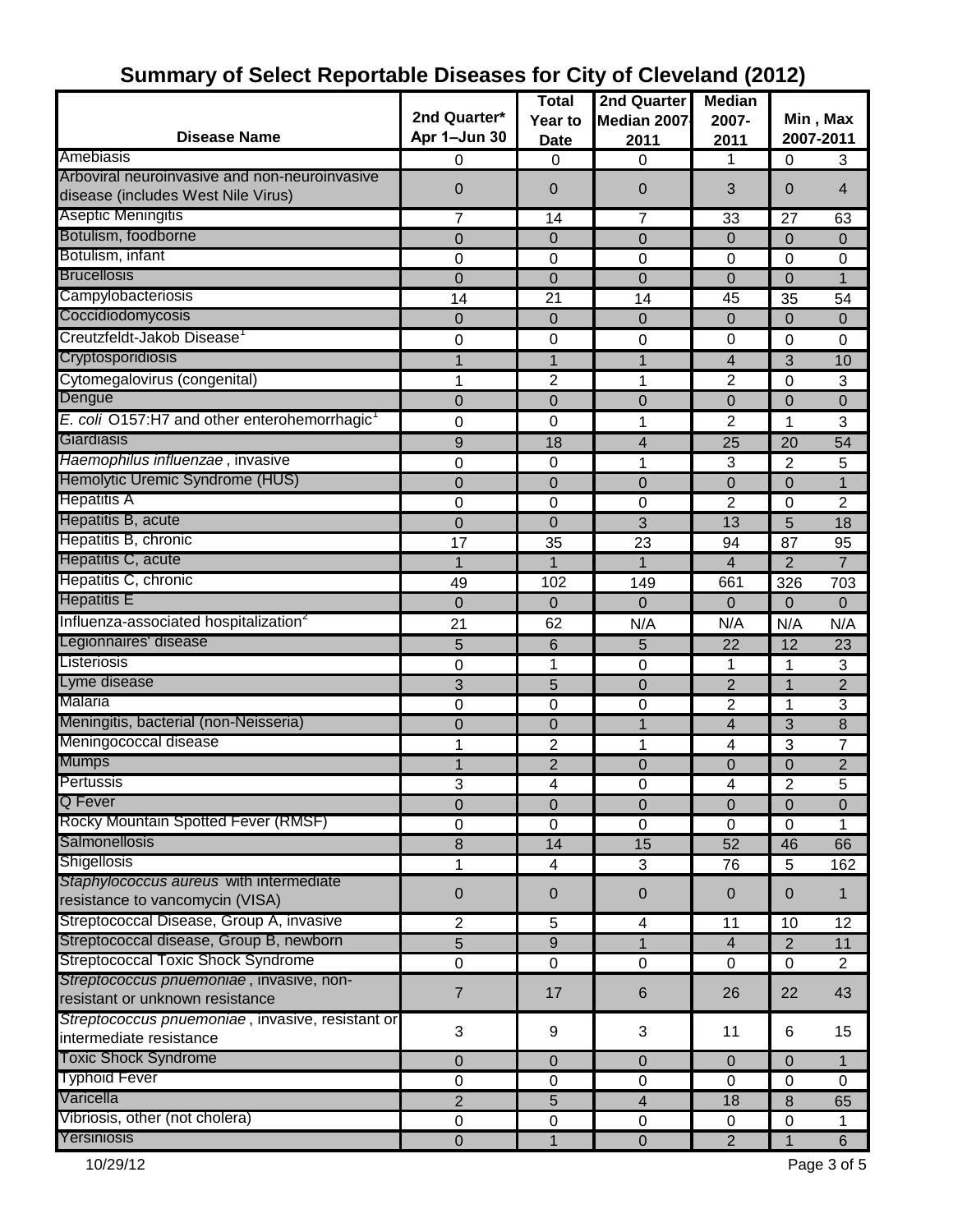|                                                   |                | <b>Total</b>     | 2nd Quarter    | <b>Median</b>           |                |                  |
|---------------------------------------------------|----------------|------------------|----------------|-------------------------|----------------|------------------|
|                                                   | 2nd Quarter*   | Year to          | Median 2007    | 2007-                   | Min, Max       |                  |
| <b>Disease Name</b>                               | Apr 1-Jun 30   | <b>Date</b>      | 2011           | 2011                    | 2007-2011      |                  |
| Amebiasis                                         | 0              | 0                | $\Omega$       | 0                       | 0              | $\Omega$         |
| Arboviral neuroinvasive and non-neuroinvasive     |                |                  |                |                         |                |                  |
| disease (includes West Nile Virus)                | 0              | $\mathbf 0$      | 0              | 0                       | 0              | 1                |
| Aseptic Meningitis                                | 0              | 0                | 0              | 1                       | 0              | 3                |
| Botulism, foodborne                               | 0              | $\overline{0}$   | 0              | 0                       | $\mathbf 0$    | $\overline{0}$   |
| Botulism, infant                                  | $\mathbf 0$    | 0                | 0              | $\mathbf 0$             | 0              | 0                |
| <b>Brucellosis</b>                                | 0              | $\mathbf 0$      | $\mathbf 0$    | 0                       | $\mathbf 0$    | $\overline{0}$   |
| Campylobacteriosis                                | $\overline{2}$ | 4                | 2              | 4                       | $\overline{2}$ |                  |
| Coccidiodomycosis                                 | 0              | $\overline{0}$   | 0              | 0                       | $\Omega$       | 8<br>1           |
| Creutzfeldt-Jakob Disease'                        |                |                  |                |                         |                |                  |
| Cryptosporidiosis                                 | 0              | 0                | 0              | 0                       | 0              | 0                |
|                                                   | 0              | $\overline{0}$   | 0              | 1                       | $\Omega$       | 1                |
| Cytomegalovirus (congenital)                      | 0              | 0                | 0              | $\pmb{0}$               | 0              | 1                |
| Dengue                                            | 0              | $\mathbf 0$      | $\pmb{0}$      | 0                       | $\mathbf 0$    | $\mathbf 0$      |
| E. coli O157:H7 and other enterohemorrhagic       | 0              | 0                | 0              | 0                       | 0              | 1                |
| Giardiasis                                        | 0              | $\Omega$         | $\Omega$       | $\overline{2}$          | $\mathbf 0$    | 3                |
| Haemophilus influenzae, invasive                  | $\mathbf 0$    | 0                | 0              | 0                       | $\mathbf 0$    | 0                |
| Hemolytic Uremic Syndrome (HUS)                   | 0              | $\mathbf 0$      | 0              | 0                       | $\overline{0}$ | $\mathbf 0$      |
| <b>Hepatitis A</b>                                | 0              | 0                | 0              | $\pmb{0}$               | 0              | 0                |
| Hepatitis B, acute                                | 0              | $\mathbf 1$      | 0              | 0                       | $\overline{0}$ | 0                |
| Hepatitis B, chronic                              | 1              | 3                | 1              | 5                       | $\overline{2}$ | 7                |
| Hepatitis C, acute                                | 0              | $\overline{0}$   | $\mathbf 0$    | $\Omega$                | $\overline{0}$ | 0                |
| Hepatitis C, chronic                              | 0              | $\overline{c}$   | 3              | 15                      | 9              | 21               |
| <b>Hepatitis E</b>                                | 0              | $\overline{0}$   | 0              | 0                       | $\mathbf 0$    | $\Omega$         |
| Influenza-associated hospitalization <sup>2</sup> | 2              | 4                | N/A            | N/A                     | N/A            | N/A              |
| Legionnaires' disease                             | 0              | 0                | 0              | 1                       | $\overline{0}$ | $\overline{2}$   |
| Listeriosis                                       | 0              | 0                | 0              | $\mathbf 0$             | $\mathbf 0$    | 1                |
| Lyme disease                                      | 0              | 1                | 0              | 0                       | $\mathbf 0$    | 1                |
| Malaria                                           | 0              | 0                | 0              | 0                       | 0              | 1                |
| Meningitis, bacterial (non-Neisseria)             | $\overline{0}$ | $\mathbf 0$      | 0              | 0                       | $\overline{0}$ | $\mathbf 0$      |
| Meningococcal disease                             | 0              | 0                | 0              | $\pmb{0}$               | 0              | 0                |
| <b>Mumps</b>                                      | 0              | $\mathbf 0$      | $\mathbf 0$    | 0                       | $\overline{0}$ | $\overline{0}$   |
| Pertussis                                         | 0              | 0                | 0              | 0                       | 0              | 1                |
| Q Fever                                           | 0              | $\overline{0}$   | $\overline{0}$ | $\overline{0}$          | $\overline{0}$ | $\mathbf 0$      |
| Rocky Mountain Spotted Fever (RMSF)               | 1              | 1                | $\mathbf 0$    | $\mathbf 0$             | $\mathbf 0$    | $\mathbf 0$      |
| Salmonellosis                                     | $\mathbf{1}$   | $\overline{3}$   | $\mathbf{1}$   | $\overline{\mathbf{4}}$ | 1              | $\bf 8$          |
| <b>Shigellosis</b>                                | $\mathbf 0$    | 1                | $\mathbf 0$    | 1                       | $\mathbf 0$    | $\overline{7}$   |
| Staphylococcus aureus with intermediate           |                |                  |                |                         |                |                  |
| resistance to vancomycin (VISA)                   | 0              | $\pmb{0}$        | 0              | $\pmb{0}$               | $\mathbf 0$    | $\mathbf 0$      |
| Streptococcal Disease, Group A, invasive          | $\pmb{0}$      | $\mathbf 0$      | $\mathbf 0$    | $\mathbf 0$             | 0              | 1                |
| Streptococcal disease, Group B, newborn           | 0              | $\pmb{0}$        | $\mathbf{0}$   | 0                       | $\overline{0}$ | 1                |
| <b>Streptococcal Toxic Shock Syndrome</b>         | $\mathbf 0$    | $\mathbf 0$      | $\mathbf 0$    | $\mathbf 0$             | $\mathbf 0$    | $\mathbf 0$      |
| Streptococcus pnuemoniae, invasive, non-          |                |                  |                |                         |                |                  |
| resistant or unknown resistance                   | 0              | $\overline{2}$   | $\mathbf{0}$   | $\mathbf{1}$            | $\mathbf 0$    | $\overline{2}$   |
| Streptococcus pnuemoniae, invasive, resistant or  |                |                  |                |                         |                |                  |
| intermediate resistance                           | $\mathbf 0$    | 0                | 0              | $\pmb{0}$               | 0              | 1                |
| <b>Toxic Shock Syndrome</b>                       | 0              | $\pmb{0}$        | $\mathbf{0}$   | 0                       | $\Omega$       | $\mathbf 0$      |
| <b>Typhoid Fever</b>                              | $\pmb{0}$      | $\pmb{0}$        | 0              | $\mathbf 0$             | $\mathbf 0$    | $\boldsymbol{0}$ |
| Varicella                                         | $\mathbf 0$    | $\boldsymbol{0}$ | $\pmb{0}$      | 1                       | $\overline{0}$ | $\sqrt{3}$       |
| Vibriosis, other (not cholera)                    | $\mathbf 0$    | $\pmb{0}$        | 0              | $\mathbf 0$             | 0              | $\boldsymbol{0}$ |
| Yersiniosis                                       | 0              | $\mathbf 0$      | $\mathbf 0$    | $\overline{0}$          | $\Omega$       | $\mathbf{1}$     |
| 10/29/12                                          |                |                  |                |                         |                | Page 4 of 5      |

# **Summary of Select Reportable Diseases for City of Shaker Heights (2012)**